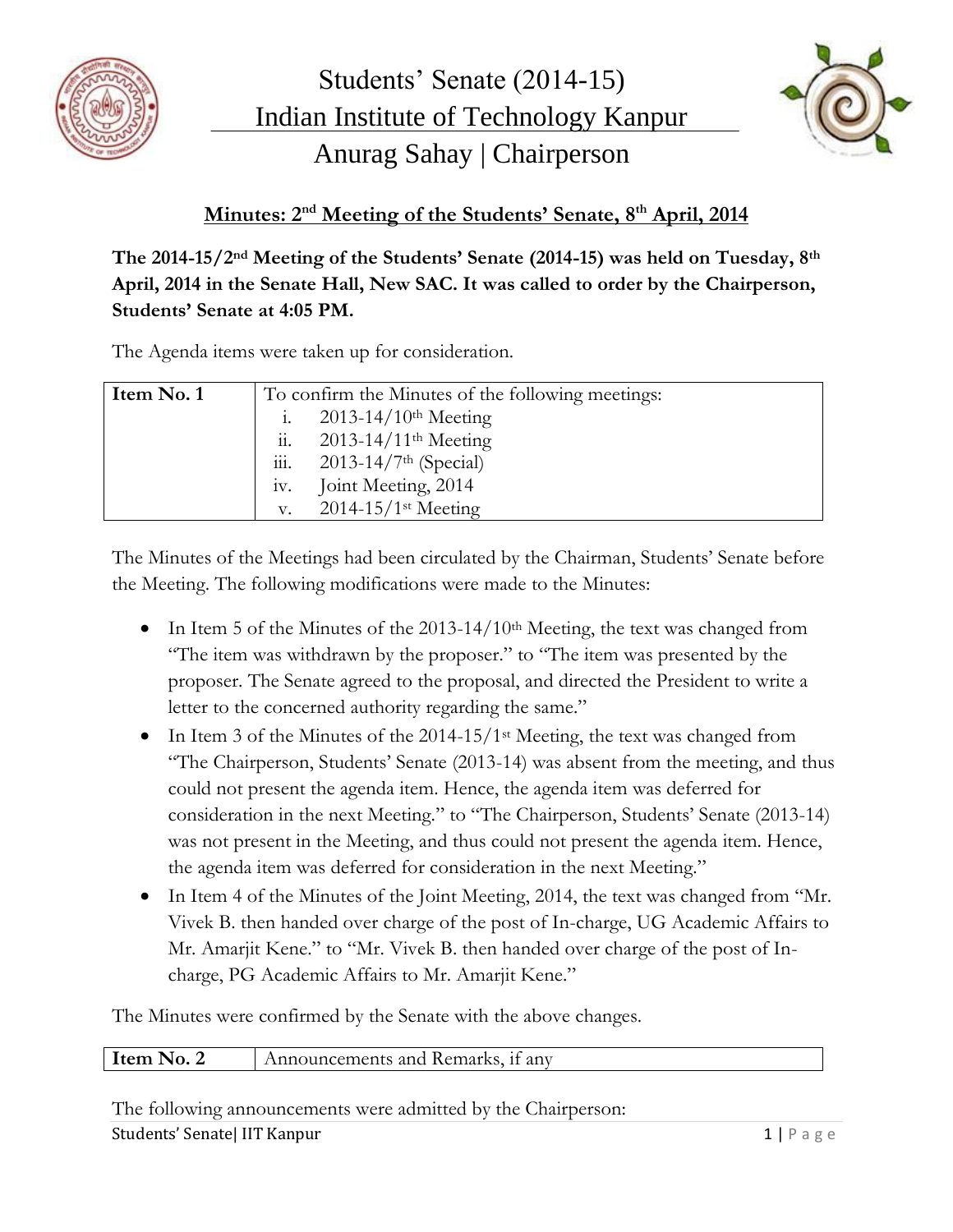



 The Chairman announced that the Faculty who were members of the Institute-level committee to look into the mechanism of the feedback taken from students at the end of the course no longer wished to attend a Senate meeting since the work of the committee was wrapping up.

| Item              | --                      |
|-------------------|-------------------------|
| $\sim$ No. $\sim$ | report on action taken. |

The Chairperson, Students' Senate (2013-14) presented the report for the consideration of the Senate. The following decisions were taken on the basis of the report:

 The committee to look into the need for change in the procedure of Senate elections was reconstituted with the following members:

| o V. Srinivasan (Chair) | Chairman, Students' Senate (2013-14) |
|-------------------------|--------------------------------------|
| o Harpreet Singh        | Senator, UG Y13                      |
| o Ashutosh Ranka        | Senator, UG Y13                      |
| 0 Palak Agarwal         | General Body Member                  |
| o Shouvik Sachdeva      | General Body Member                  |

The committee was instructed to take into account the change in the size of the Senate, and directed to submit its report by August.

 The committee to audit and monitor the items purchased through the Golden Jubilee fund was reconstituted with the following members:

| o Sarthak Chandra (Chair) | General Body Member |
|---------------------------|---------------------|
| 0 Anurag Sahay            | Senator, UG Y11     |
| o Balendu Shekhar         | Senator, UG Y12     |
| 0 Shridhar Agarwal        | General Body Member |

The committee was directed to submit its report by September.

• The committee to consider the status of contingency funding for PG students was reconstituted with the following members:

| o V. Srinivasan (Chair)   | Chairman, Students' Senate (2013-14) |
|---------------------------|--------------------------------------|
| o Arun Karthik (Convener) | Senator, PhD                         |
| 0 Alok Ranjan             | General Body Member                  |
| 0   Manu Kanchan          | General Body Member                  |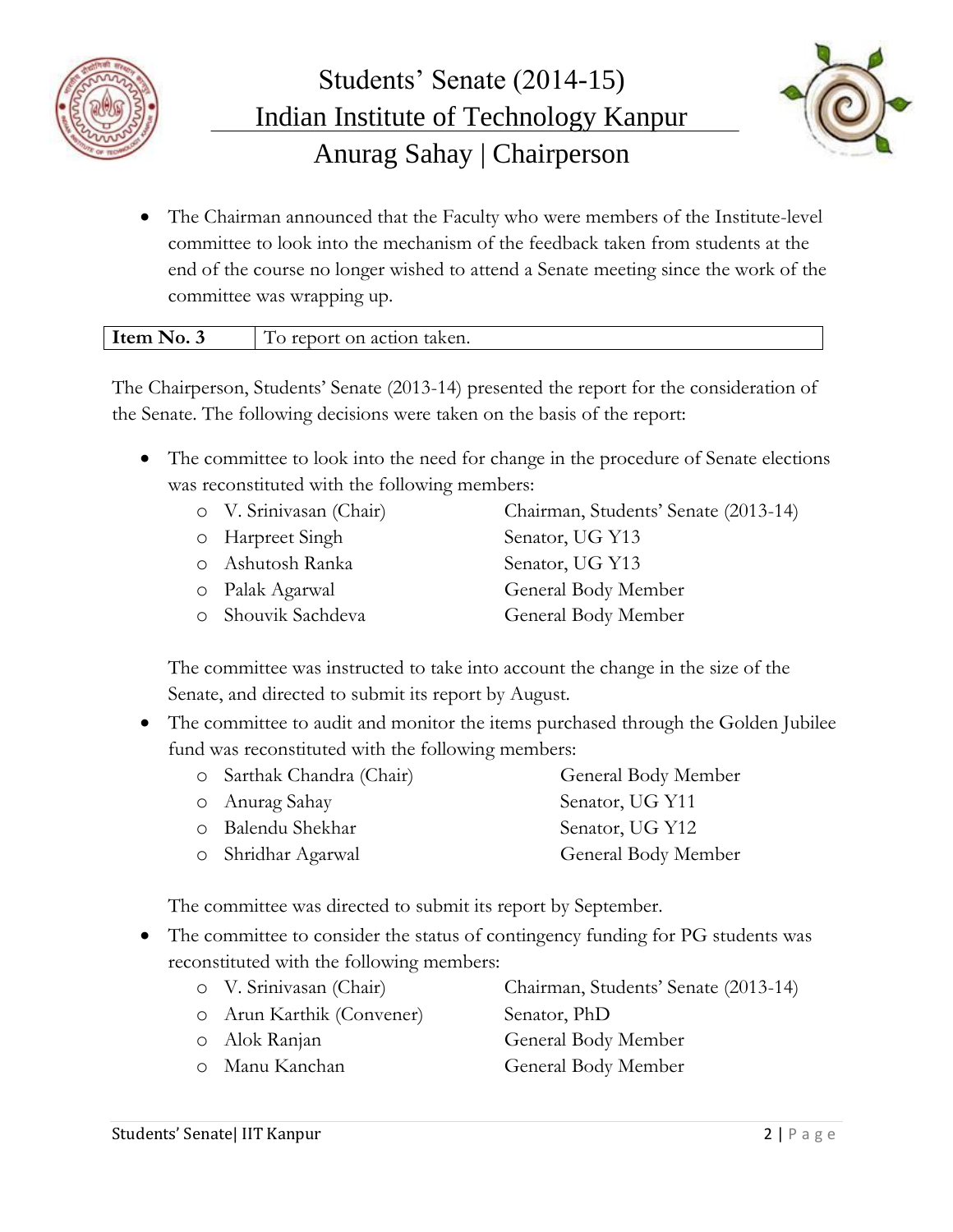



The committee was directed to submit its report by August.

The Action Taken Report was accepted by the Senate.

| Item No. 4 | To consider the proposal for restructuring the Science and |  |
|------------|------------------------------------------------------------|--|
|            | Technology Council.                                        |  |

The proposal was presented by the General Secretary, Science and Technology Council for the consideration of the Senate. The Senate considered the proposal favorably and noted that this proposal would require a constitutional amendment. The Senate decided to forward the proposal to the Rules and Procedures Committee for its opinion.

| Item No. 5 | To consider, for ratification, the list of names of students for the |
|------------|----------------------------------------------------------------------|
|            | Cultural Council                                                     |

The list was presented by the General Secretary, Cultural Council for the consideration of the Senate. The Senate ratified the names and appointed the following to the indicated posts:

| Coordinator, Dance Club             | Anuja Pandey       | 12142 |
|-------------------------------------|--------------------|-------|
|                                     | Kanishka Kumar     | 12369 |
| Coordinator, Dramatics Club         | Ashish Aggarwal    | 12165 |
|                                     | Priya Agarwal      | 12513 |
|                                     | Vishal             | 12820 |
|                                     | Vishwas Bhargav    | 12828 |
| Coordinator, Fine Arts Club         | Arpit Shrivastava  | 12161 |
|                                     | Ish Kumar Jain     | 12306 |
|                                     | Novnit Kashyap     | 12457 |
|                                     | Srishti            | 12730 |
| Coordinator, Literary Society (ELS) | Adhiraj Arora      | 12040 |
|                                     | Shehzad Hathi      | 12666 |
| Coordinator, Literary Society (HSS) | Aayush Sultana     | 12009 |
|                                     | Raunak Raj         | 12561 |
|                                     | Shubham Kumar      | 12698 |
| Coordinator, Music Club             | Mukul Bhagia       | 11443 |
| Coordinator, Quiz Club              | Prakash Vishnoi    | 12493 |
|                                     | Rishav Raj Agarwal | 12577 |
|                                     | Rohit Verma        | 12589 |
|                                     | Shashank Bhandari  | 12660 |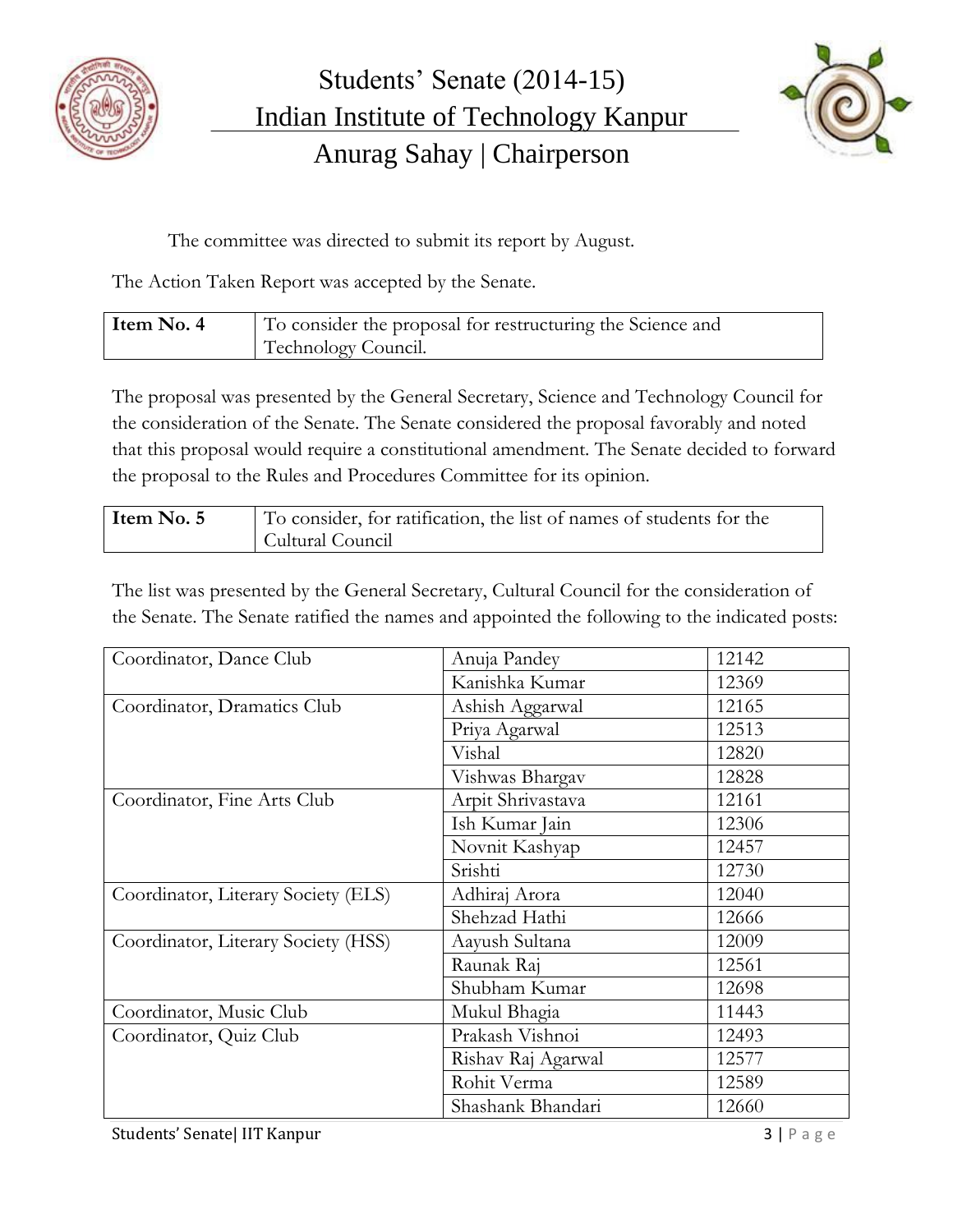



| $\mathbf{L}$<br><b>Finance Executive</b> | Ranjeet Kumar | 13554 |
|------------------------------------------|---------------|-------|
|                                          |               |       |
|                                          |               |       |

| Item No. 6 | To consider the interim report of the Antaragni'13 Fact-Finding |
|------------|-----------------------------------------------------------------|
|            | Committee                                                       |

The Convener of the Antaragni'13 Fact-Finding Committee, Mr. Karthik Balasundaram presented the interim report of to the Senate. The following facts were established by the Committee and verified by the Senate:

- Head, Media and Publicity, Antaragni'13, Mr. Soren Raj Goyal had engaged in a sponsorship deal on behalf of Antaragni'13 worth Rs. 20,000 with Mr. Pritam Thakur, a student of the Institute. This sponsorship deal was not reported in either the pre-conduction report or the post-conduction report presented to the Senate.
- The deal involved taking Rs. 20,000 from Mr. Pritam Thakur and using it to print 1,00,000 paper cups with Antaragni, its sponsors and Mr. Pritam Thakur's blog "socialscribblers.in".
- No proper Memorandum of Understanding was signed, and the transaction was carried out in cash.
- The deal was made without the knowledge of the Dean, Students' Affairs and the Head, Finance, Antaragni'13.
- Mr. Soren Raj Goyal was aware that the authority to enter into such a deal vests only with the Dean, Students' Affairs, yet decided to bypass him anyway.
- Further, it was noted that 65 t-shirts were lost by the Antaragni team with worth amounting to Rs. 19,500. However, on the basis of the justification provided, the Senate agreed that the loss of t-shirts was likely an accident, and not intentional. The Senate decided that, to recompense, 50% of the loss would be borne by the Coordinators/Core Team Members responsible while the remaining amount shall be recovered from the Buffer.
- A few other concerns were raised by the Committee. The Senate agreed that these shall be taken up when the final report shall be presented.

Further, it was agreed that the Committee, once it completes its work with respect to factfinding will present to the Senate its recommendations as to how situations like these can be avoided in the future.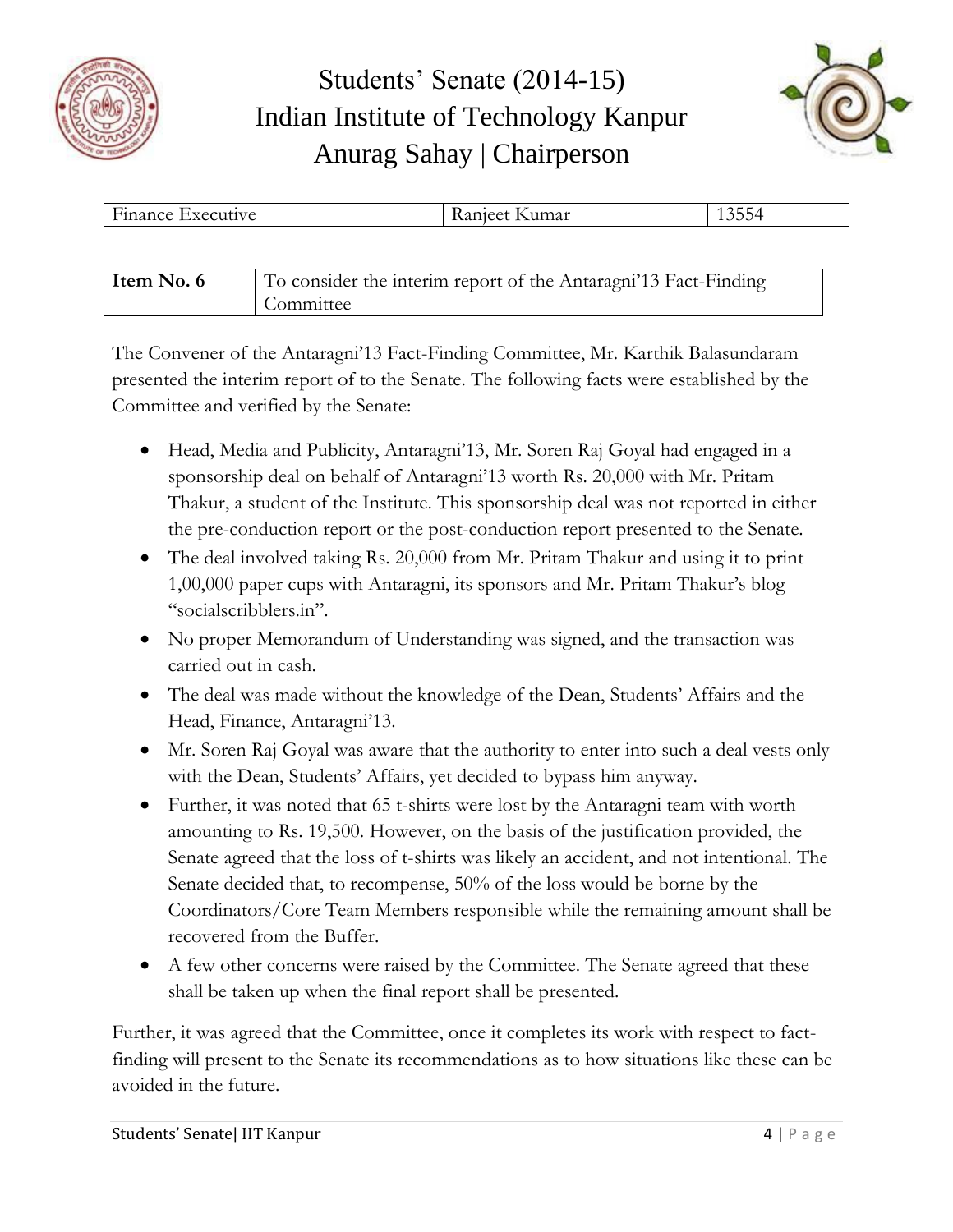



The Senate discussed the various issues that had been established by the Fact-Finding Committee. After deliberation, the Senate agreed that:

- Financial mismanagement and wrongdoing on the part of Mr. Soren Goyal was established.
- Financial mismanagement is a grave matter, and punitive decisions, if any should be taken by appropriate Institute authority and not by the student body itself.
- On account of the above, the details of the situations shall be sent to the Chairman, SSAC & Dean, Students' Affairs, Prof. A.K. Ghosh for his consideration, with a request to convene a meeting of the SSAC to discuss the issue.

It was further decided that the Senate shall abide by any decision taken by the SSAC.

| Item No. 7 | To consider the end-term report and charge handover of the Finance |
|------------|--------------------------------------------------------------------|
|            | Convener                                                           |

The outgoing Finance Convener, Mr. Siddharth Vishwanath presented the end-term report of the Finance Committee for the consideration of the Senate. The report was accepted by the Senate.

Mr. Siddharth Vishwanath then handed over charge to the incoming Finance Convener, Mr. Vibhi M. Bajpai.

| Item No. 8<br>To consider the Hall Allocation Policy (2014-15) |
|----------------------------------------------------------------|
|----------------------------------------------------------------|

The Hall Allocation Policy (2014-15) was presented by the President, Students' Gymkhana & Chairman, COSHA, Mr. Abhimanyu Arora for the consideration of the Senate. Several concerns were raised regarding the low number of of UG Y14 students in Hall 10. After discussion, the Senate decided to refer the matter back to the COSHA for its consideration.

## **Item No. 9** To consider the Gymkhana Budget (2014-15)

The Gymkhana Budget (2014-15) was presented by the Finance Convener on behalf of the Finance Committee for the consideration of the Senate. Several concerns were raised regarding certain budget heads in the Games and Sports Council. After discussion, the Senate decided to refer the matter back to the Finance Committee for its consideration.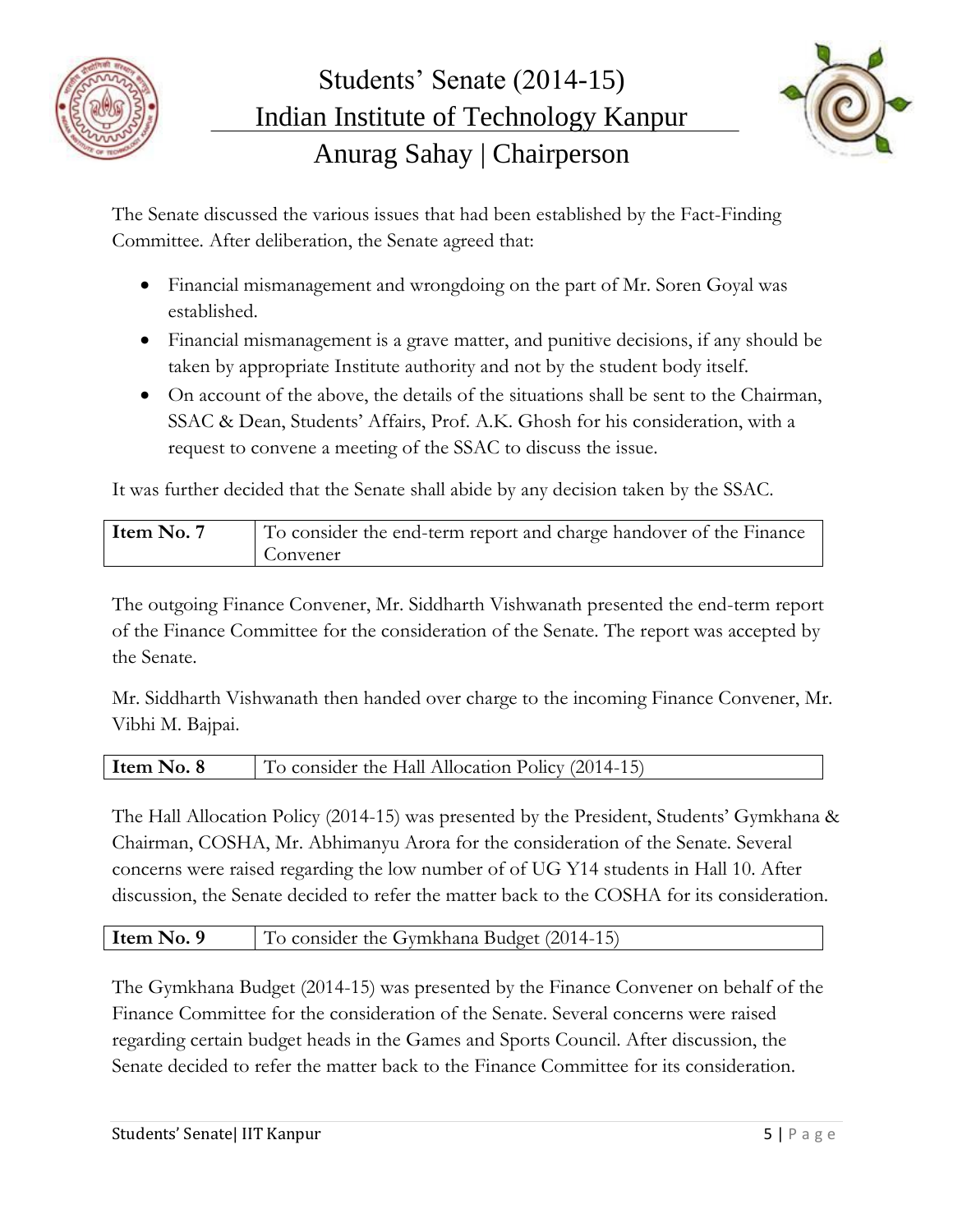



## **Item No. 10** To consider the Gymkhana Calendar (2014-15)

The Gymkhana Calendar (2014-15) was presented by the President for the consideration of the Senate. It was noted that the dates of Techkriti'15 were provisional and may be changed on the recommendation of the Core Team, Techkriti'15. It was further noted that the dates of Students' Senate meetings were tentative and the actual dates may differ by a few days.

The Calendar, with the above notes was accepted by the Senate.

| Item No. 11 | To consider the issue of appointments to various posts in the |
|-------------|---------------------------------------------------------------|
|             | Students' Gymkhana                                            |

The Chairman presented the issue to the Senate for its consideration. He informed the Senate that several students who have been appointed to posts in the Gymkhana are not aware that they have been appointed. Conversely, some students whose names have not been ratified by the Senate have, in the past, been told they have been given a post and have been made to do work. Furthermore, the Chairman informed that there is often a lack of record in terms of old appointments. As a result of this, when a student graduates, he/she often has to approach the Chairman/President for a verification of the posts he/she once held as part of the Gymkhana. This also creates problems during Placement season when verification of resumes occurs. Finally, the Chairman noted that students who do not satisfy eligibility criteria of academic performance are appointed to positions in the Students' Gymkhana.

The Chairman proposed that to counteract this problem, the appointments made by the Senate, after ratification, shall be notified to the appointed student and the General Body as a whole through an Office Order. Furthermore, the Office Order shall be kept in the New SAC Office and the DOSA Office for record purposes and shall be used for verification later. The DOSA Office will ensure that the student satisfies the academic eligibility critera. The proposal was discussed and accepted by the Senate.

| Item No. 12 | To formulate the student opinion on the Student Feedback taken |
|-------------|----------------------------------------------------------------|
|             | after every course.                                            |

The item was deferred to the next Meeting due to paucity of time.

Students' Senate| IIT Kanpur **6 | P** a g e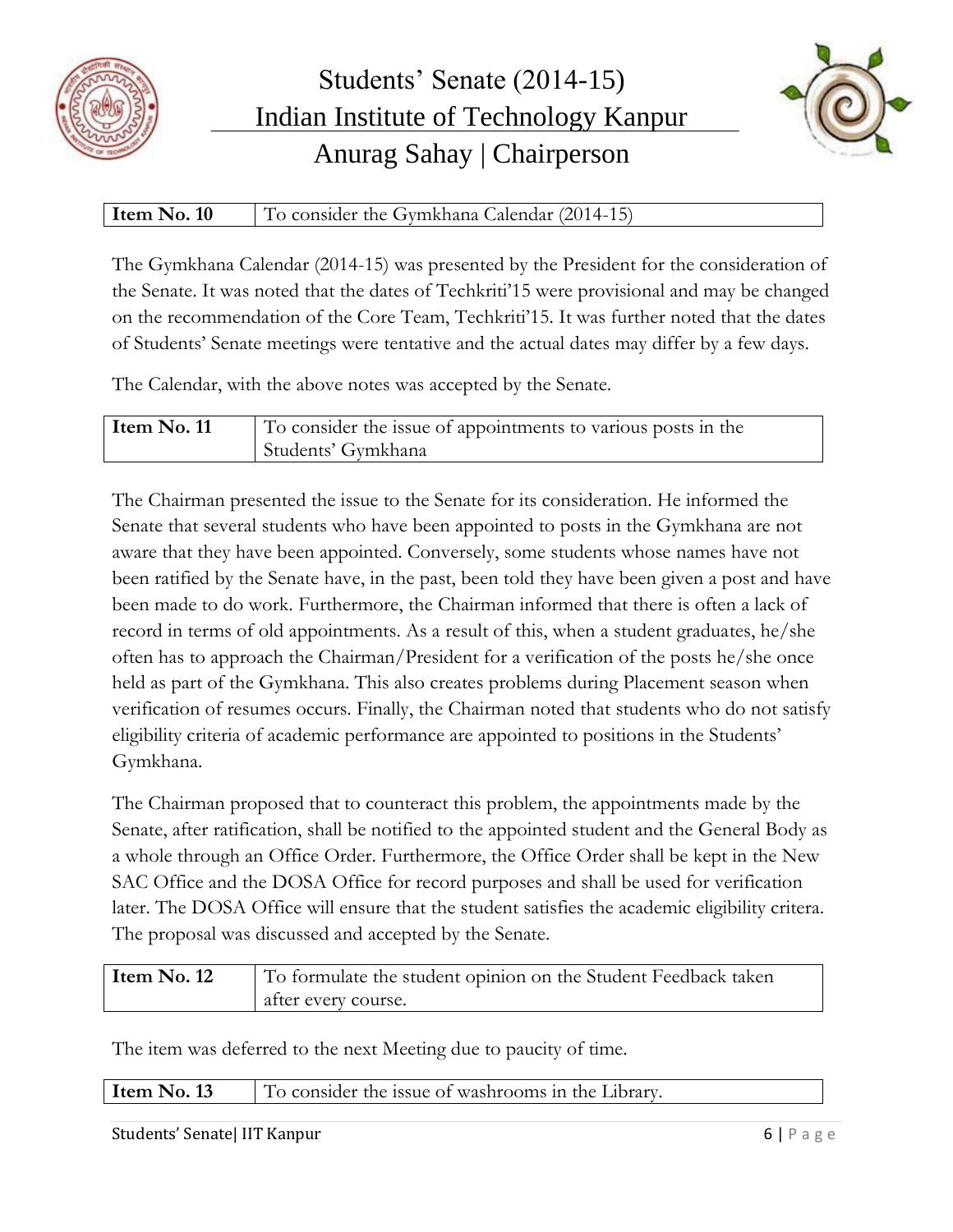



Senator, UG Y11, Mr. Jai Prakash Menaria presented the item for the consideration of the Senate. The Senate agreed with the issue as presented, and directed the President, Students' Gymkhana to write a letter to the Deputy Director regarding this.

| Item No. 14 | To consider the attendance monitoring system of PG students and its |
|-------------|---------------------------------------------------------------------|
|             | affect on their fellowship.                                         |

The Senate decided to refer the item to the PGSAC for consideration.

| Item No. 15 | To consider the issue of sheds over footpaths. |
|-------------|------------------------------------------------|
|             |                                                |

Senator, UG Y9, Mr. Sushant Singh presented the proposal to construct sheds over footpahs especially between the Academic Area and Hostels for the consideration of the Senate. The Senate accepted the proposal and directed the President to forward the proposal to the Deputy Director for consideration.

| Item No. 16 | To consider the proposal for the change in the manner in which |
|-------------|----------------------------------------------------------------|
|             | elections are conducted.                                       |

The item was deferred to the next Meeting due to paucity of time.

**Item No. 17** To consider the post-conduction report of Galaxy'14

The post-conduction report of Galaxy'14 was presented by the General Secretary, Cultural Council (2013-14) for the consideration of the Senate. The report was accepted by the Senate after consideration.

| Item No. 18 |  |  | To consider the post-conduction report of Techkriti <sup>'</sup> 14 |
|-------------|--|--|---------------------------------------------------------------------|
|-------------|--|--|---------------------------------------------------------------------|

The item was deferred to the next Meeting due to paucity of time.

| Item No. 19<br>To consider the problems during pre-registration |
|-----------------------------------------------------------------|
|-----------------------------------------------------------------|

The item was deferred to the next Meeting due to paucity of time.

| Item No. $20$ | To consider the name, for ratification, proposed by the interview |
|---------------|-------------------------------------------------------------------|
|               | panel for Chief Election Officer.                                 |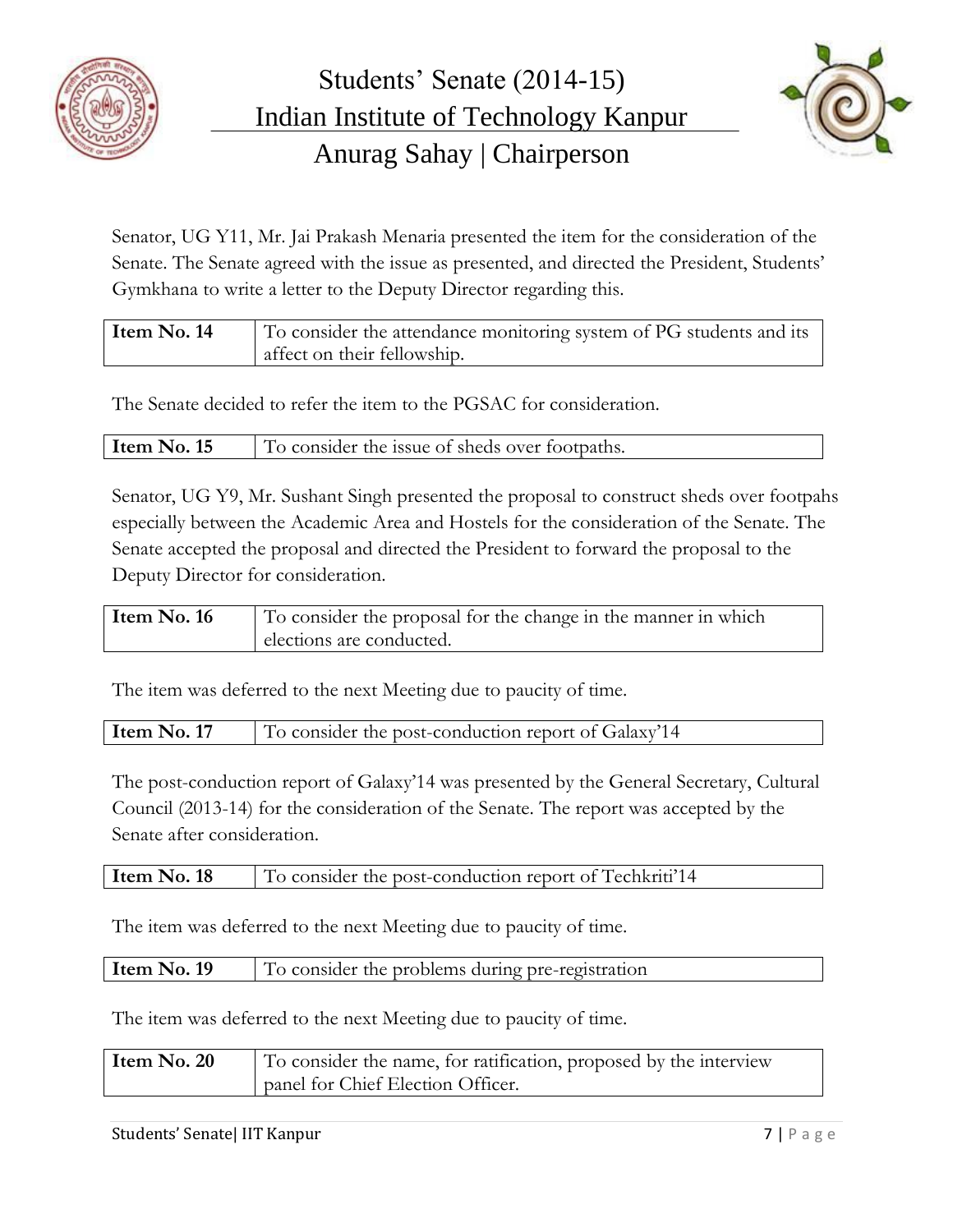



The Senate was informed that the panel wished to call re-nomination for the post of Chief Election Officer (2014-15). The Senate accepted the recommendation of the panel.

| Item No. 21 | To consider the name, for ratification, proposed by the interview |
|-------------|-------------------------------------------------------------------|
|             | panel for the Core Team, Techkriti'15.                            |

The Senate was informed that:

- The panel wished to call re-nominations for the following posts:
	- o Head, Events (Major Events and Competitions)
	- o Head, Marketing (Media and Publicity)
	- o Head, Professional Affairs
- The panel wished to declare all proposed names together.

The Senate considered the above recommendations and accepted them. It further agreed that the final ratification shall be done over the Senate mailing list.

| Item No. 22 | To consider, for ratification, the names for various coordinators in |
|-------------|----------------------------------------------------------------------|
|             | Antaragni'14.                                                        |

The list of names was presented by the Chairman for the consideration of the Senate. The following names were ratified by the Senate:

| Coordinator, Dramatics Events | Gagan Chandra Das   | 12254 |
|-------------------------------|---------------------|-------|
| Coordinator, Quiz Events      | Jatin Vikram Singh  | 12315 |
|                               | Raunak Raj          | 12561 |
|                               | Rohit Verma         | 12589 |
| Coordinator, MUN              | Raunak Shamnani     | 12562 |
|                               | Ashutosh Kumar      | 12542 |
|                               | Shreyash Pandey     | 12683 |
| Coordinator, Rithambhara      | Sukhsand Singh      | 12735 |
|                               | Sahars Kumar        | 12601 |
|                               | Piyush Panchal      | 12480 |
| Coordinator, Informals        | Dharmendra Mahajani | 12238 |
|                               | Sachit Aggarwal     | 12597 |
|                               | Shubham Kamal       | 12696 |
|                               | Rajendra kumar      | 12548 |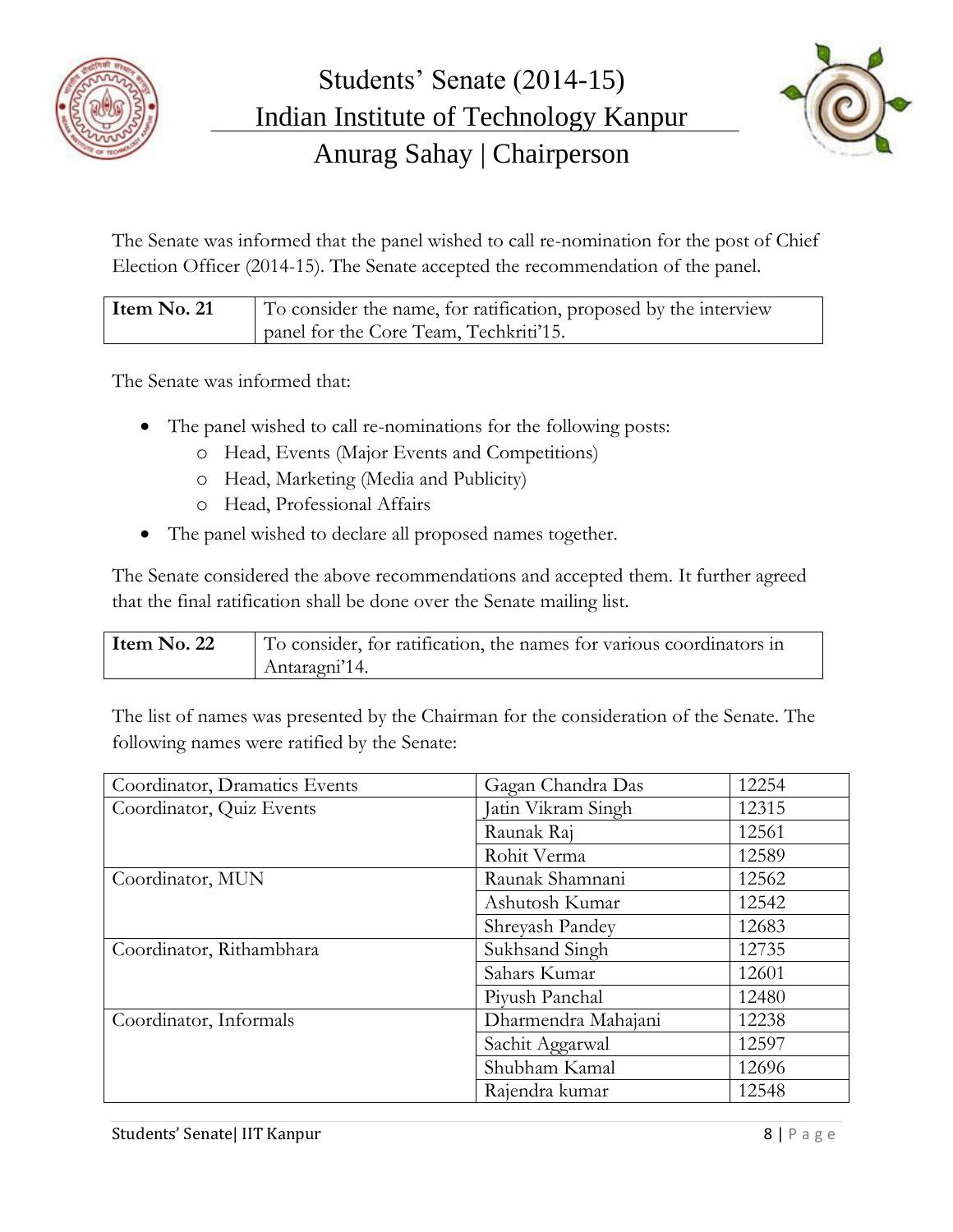



|                                      | Mayank Ahuja        | 12404  |
|--------------------------------------|---------------------|--------|
| Coordinator, Mridaksh                | Kartik Gupta        | 12345  |
|                                      | Parul Agarwal       | 12468  |
|                                      | Arpit Kabra         | 12160  |
|                                      | Kirtan Thakkar      | 13746  |
| Coordinator, Parliamentary Debate    | Iffat Siddiqui      | 111315 |
| Coordinator, English Literary Events | Anushka Jha         | 12149  |
|                                      | Abhilash Parvatina  | 12015  |
| Coordinator, Hindi Literary Events   | Aayush Sultania     | 12009  |
|                                      | Ashish Shukla       | 12172  |
| Coordinator, Dance Events            | Rushil Dogra        | 12593  |
|                                      | Shubham Bhavsar     | 12690  |
| Coordinator, Junoon                  | Akash Bajaj         | 12060  |
|                                      | Ankush Kothari      | 12131  |
| Coordinator, Kavi Sammelan           | Anil Kumar          | 12114  |
|                                      | Jitendra Singh      | 12326  |
| Coordinator, India Haat              | Swathi Krishna      | 12750  |
| Coordinator, Fine Art Events         | Kartik Agarwal      | 12344  |
| Executive, Marketing                 | Abhimanyu Yadav     | 13020  |
|                                      | Abhishek Tyagi      | 12034  |
|                                      | Akshat Mudgal       | 13069  |
|                                      | Arnab Dey           | 13144  |
|                                      | Ashwani Roy         | 12174  |
|                                      | GSS Rao             | 13269  |
|                                      | Hiren Mittal        | 12302  |
|                                      | Meenakshi Shandilya | 13402  |
|                                      | Mridul Bhardwaj     | 12422  |
|                                      | Nakul Surana        | 13418  |
|                                      | Nandit Jain         | 13422  |
|                                      | Parikshit Khanna    | 12467  |
|                                      | Piyush Singla       | 12482  |
|                                      | Rahul Kumar         | 12534  |
|                                      | Sachit Agarwal      | 12597  |
|                                      | Sarthak Tayal       | 12627  |
|                                      | Shridhar Agarwal    | 12684  |
|                                      | Varun Jorapur       | 13329  |
|                                      | Virendra Kumar      | 12817  |
|                                      | Manikanta Reddy     | 13265  |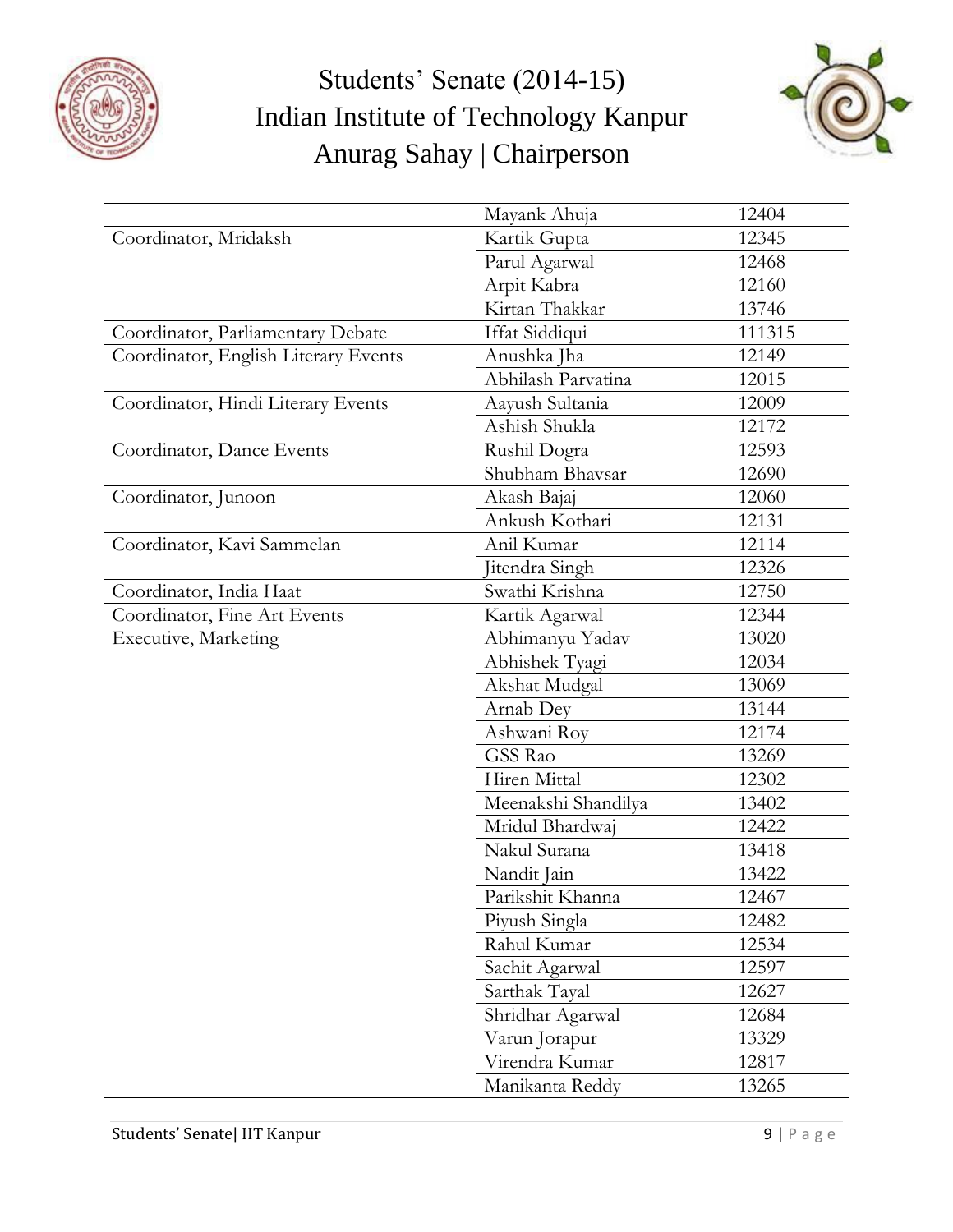



| Executive, Professional Affairs | Adhiraj Arora             | 12040 |
|---------------------------------|---------------------------|-------|
|                                 | Ankit Sahu                | 12126 |
|                                 | Bhanu Pratap Singh Tanwar | 12196 |
|                                 | Harshvardhan Rathore      | 12292 |
|                                 | Pratyush Mishra           | 13501 |
|                                 | Rahul Jadam               | 12533 |
|                                 | Rajnikant Bansal          | 12550 |
|                                 | Ravi Prakash              | 12566 |
|                                 | Riya Gupta                | 13583 |
|                                 | Saloni Jaju               | 12605 |
|                                 | Sanket                    | 12309 |
|                                 | Sidhartha Gupta           | 13695 |
|                                 | Sushant Chalwad           | 12742 |
|                                 | Utkarsh Agarwal           | 13754 |
| Executive, ShowM                | Ramanish                  | 12566 |
|                                 | Alkesh Kumar Sinha        | 12078 |
|                                 | Avi Goel                  | 12176 |
|                                 | Vikramjeet Singh          | 12801 |
|                                 | Anuj Tiwari               | 12141 |
|                                 | Prasoon                   | 12506 |
| Executive, Finance              | Shivam Goyal              | 13659 |
|                                 | Vedant Goenka             | 13777 |
|                                 | Abhay Kumar Singh         | 13016 |
|                                 | Harsh Khoont              | 13291 |
|                                 | Sandeep Kumar Jha         | 13613 |
|                                 | Amit Kumar Singh          | 13101 |
| Media Coordinator               | Priyaranjan               | 12519 |
|                                 | Chinmay Kumar             | 12216 |
|                                 | Kritika Awasthi           | 12363 |
| Publicity Coordinator           | Jai Mangal                | 12318 |
|                                 | Anish Agarwal             | 12116 |
|                                 | Om Prakash                | 12458 |
| Creative Executive              | Sabyasachi Verma          | 12596 |
| Coordinator, Hospitality        | Parakram                  | 12465 |
|                                 | Chetas Sinha              | 12214 |
|                                 | Navdeep Singh             | 12433 |
|                                 | Rittik Mondal             | 12580 |
| Coordinator, Synchronicity      | Ankit                     | 12121 |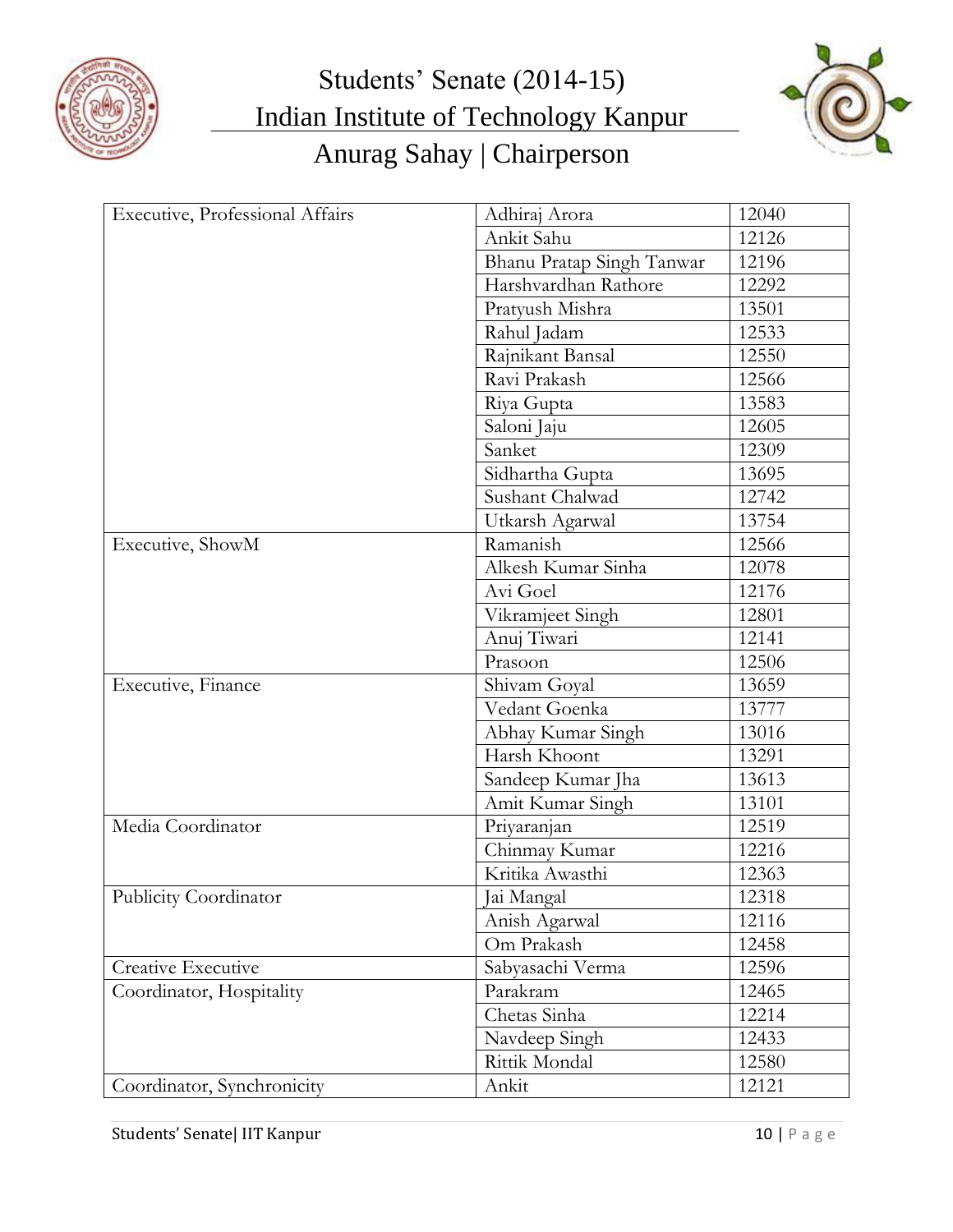



|                                | Vikas Bishnoi    | 12796 |
|--------------------------------|------------------|-------|
| Coordinator, Social Initiative | Shubham Atreja   | 12689 |
|                                | Saurabh Aggarwal | 12636 |

| Item No. 23 | To consider, for ratification, the names for various coordinators in |
|-------------|----------------------------------------------------------------------|
|             | $Udg$ hosh'14.                                                       |

The list of names was not submitted on time, and hence was not ratified.

| Item No. 24 | To consider the proposal of the COSHA to increase the Gymkhana |
|-------------|----------------------------------------------------------------|
|             | s ees for the purpose of funding the General Championship.     |

The proposal was presented by the President (& Chairperson, COSHA) for the consideration of the Senate. It was proposed that the Gymkhana fees be increased from Rs. 450 per year, per student to Rs. 500 per year, per student. From the increase in the Budget, Rs. 4,00,000 would earmarked for use in the General Championship. Each pool will be given Rs. 1,00,000 to spend as they wish on the General Championship throughout the year. Further, the expenditure shall be audited by a Finance Committee constituted for this purpose by the Senate. Thus, Halls will no longer have to use their establishment charges for these activities. The proposal was discussed in detail by the Senate.

The proposal was accepted by the Senate under the assumption that the establishment charges of all Halls of Residence are decreased commensurately. The Senate directed the Chairman to forward the proposal to the Dean, Students' Affairs and request the President to convene a meeting of the Hall Management Council (HMC) of the Institute.

| Item $No. 25$ | $\vert$ To consider the proposal for a new hobby group under the |
|---------------|------------------------------------------------------------------|
|               | Presidential Council.                                            |

The proposal for a new hobby group named "Student Association for Leadership and Development" was presented by the President, with help from the proposers of the group. The Senate accepted the proposal, and decided to form the hobby group under the Presidential Council.

| Item No. 26 | To consider the proposal for a new hobby group under the Cultural |
|-------------|-------------------------------------------------------------------|
|             | Council.                                                          |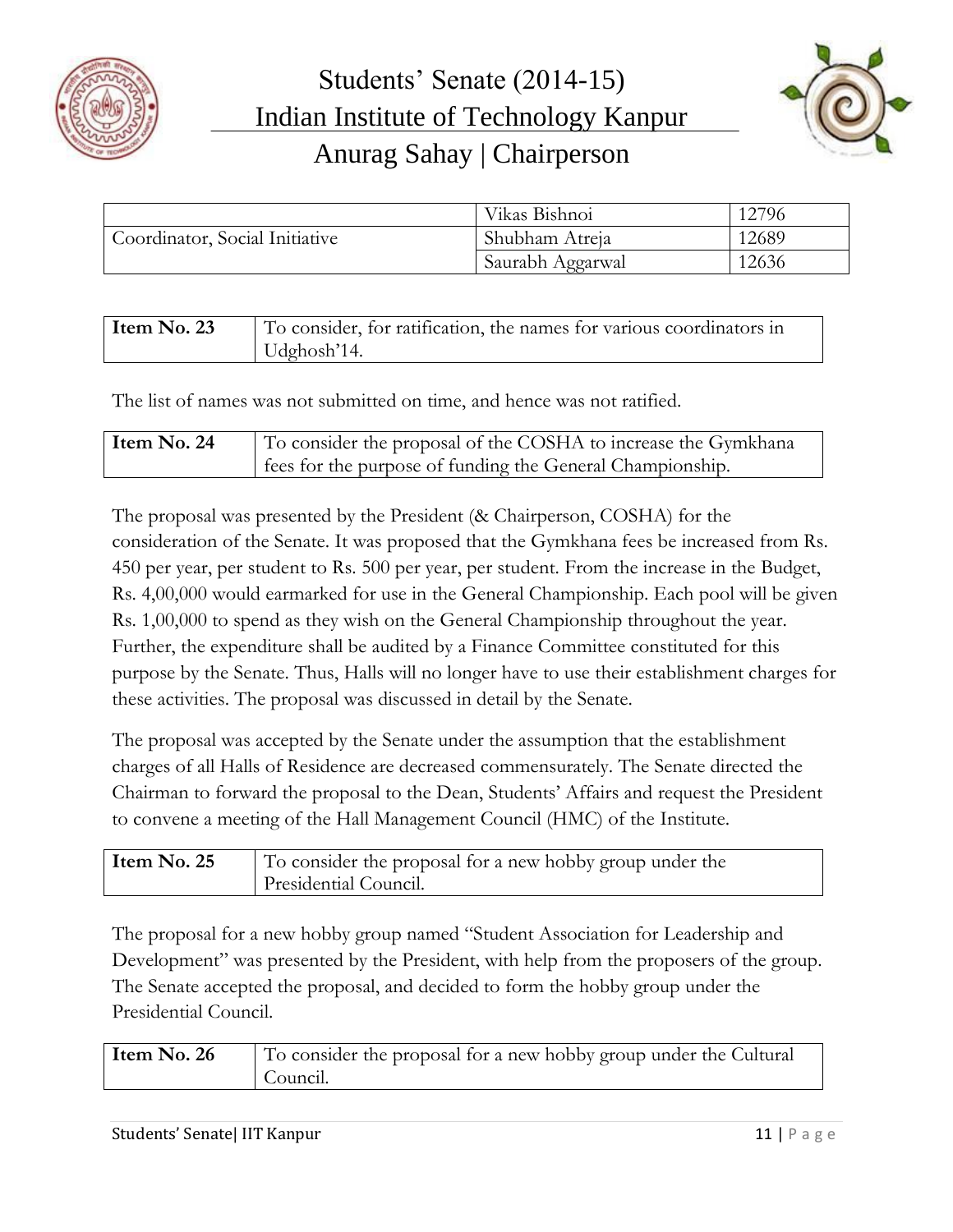



The proposal for a new hobby group named "Debate and Discussion Society" was presented by the General Secretary, Cultural Council, with help from the propose of the group. The Senate accepted the proposal, and decided to form the hobby group under the Cultural Council.

| $\mathsf{Item}$<br>$N_0$ .<br>0.27 | - Remarks.<br>anv.<br>Juest<br>and<br>ons. |
|------------------------------------|--------------------------------------------|
|                                    |                                            |

No questions or remarks were raised.

Any other item, with the permission of the Chair

No other agenda item was introduced.

**The Meeting was adjourned by the Chairperson, Students' Senate at 8:30 PM.**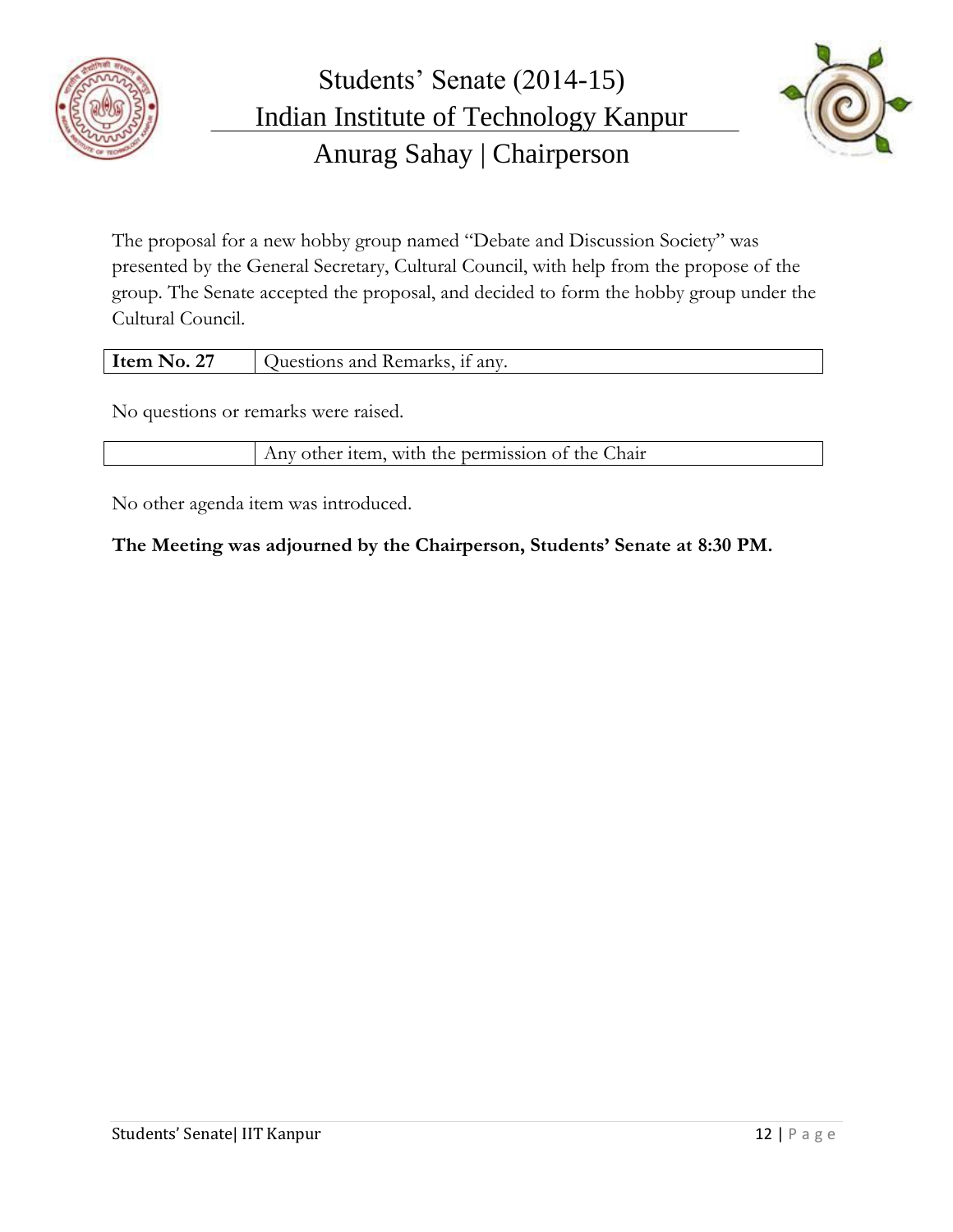



## **Attendance Record**

The attendance record is:

- Total Strength of the Senate : 56
- Total number of Senators present : 37
- Total number of Senators absent : 19
- Absent without notification : 11
- Absent with permission : 8

The detailed attendance record is as follows:

| Sl.No.         | Name                       | Post                                              | Attendance |
|----------------|----------------------------|---------------------------------------------------|------------|
| $\mathbf{1}$   | Anurag Sahay               | Chairperson, Students' Senate                     | Present    |
| $\overline{2}$ | Abhimanyu Arora            | President, Students' Gymkhana                     | Present    |
| 3              | Shalin Mandowara           | General Secretary, Cultural Council               | Present    |
| $\overline{4}$ | Shivendu Bhushan           | General Secretary, Science and Technology Council | Present    |
| 5              | Chirag Agarwal             | General Secretary, Games and Sports Council       | Present    |
| 6              | Chetan Kumar Garg          | General Secretary, Films and Media Council        | Present    |
| 7              | Ashwani Kumar<br>Munnangi  | Senator, PhD                                      | Absent#    |
| 8              | Ahmed Sameer               | Senator, PhD                                      | Present    |
| 9              | Syed Moiz Ali              | Senator, PhD                                      | Present    |
| 10             | Ankita Singh               | Senator, PhD                                      | Absent#    |
| 11             | Imran Khan                 | Senator, PhD                                      | Absent#    |
| 12             | Sandeep Kumar              | Senator, PhD                                      | Absent*    |
| 13             | Charchit Kumar             | Senator, PhD                                      | Absent*    |
| 14             | Mohd. Amir                 | Senator, PhD                                      | Absent*    |
| 15             | Gopal Sharain<br>Parashari | Senator, PhD                                      | Present    |
| 16             | Arun Karthik B.            | Senator, PhD                                      | Absent*    |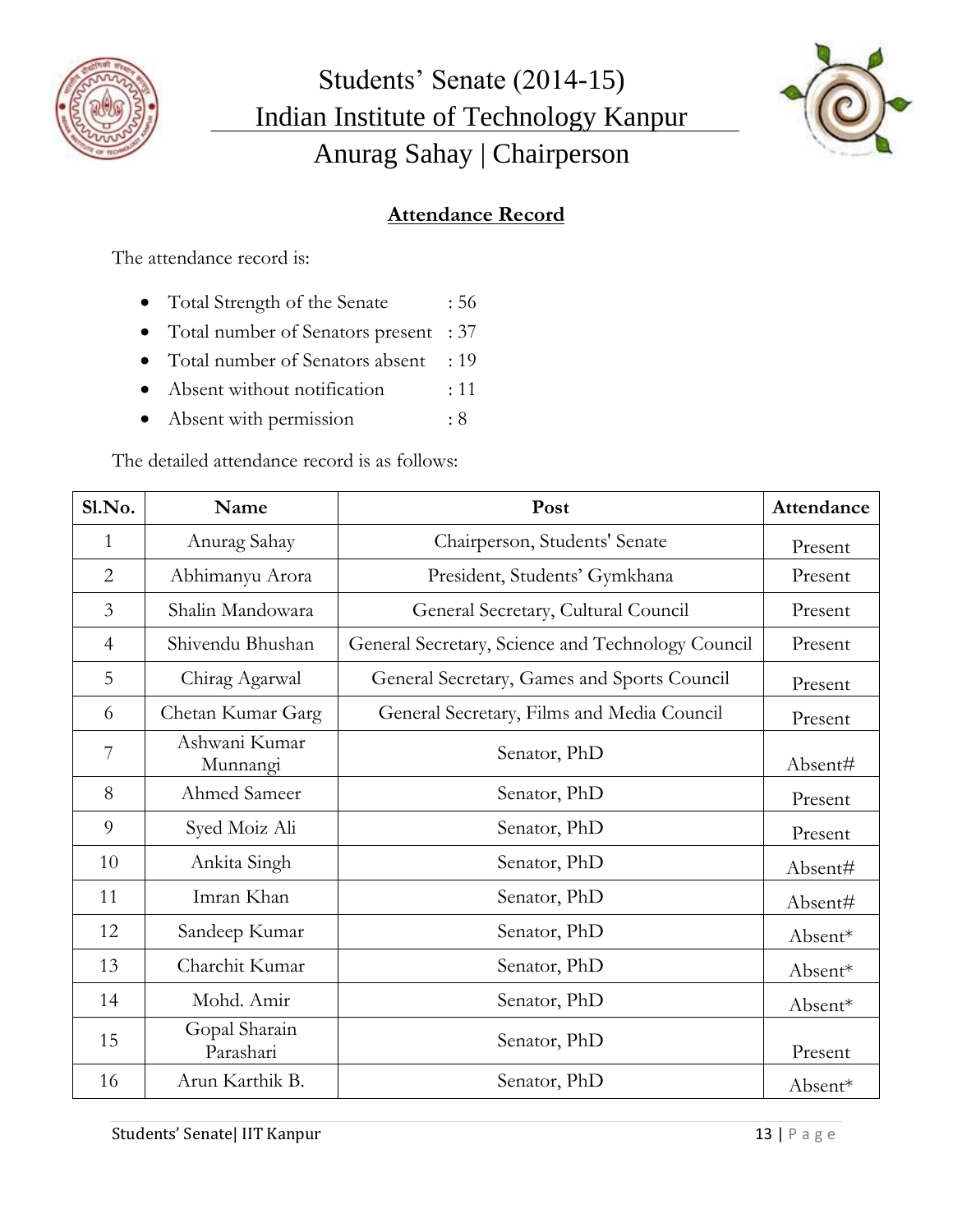



| 17 | Amarjit Kene           | Senator, PhD                                              | Absent*  |
|----|------------------------|-----------------------------------------------------------|----------|
| 18 | Vipin Kumar Jain       | Senator, PhD                                              | Absent#  |
| 19 | Abhijeet Swain         | Senator, PhD                                              | Absent#  |
| 20 | Mohd. Furquan          | Senator, MTech Y12                                        | Absent#  |
| 21 | Akash Pushkar          | Senator, MTech Y13                                        | Absent#  |
| 22 | Mohammad<br>Mahmood    | Senator, MTech Y13                                        | Present  |
| 23 | Gyanesh Kumar<br>Singh | Senator, MTech Y13                                        | Present  |
| 24 | Mohd. Asim Khan        | Senator, MBA, MDes and Other Equivalent<br>Programmes Y13 | Present  |
| 25 | Sushant Singh          | Senator, UG Y9                                            | Present  |
| 26 | Manish Kumar           | Senator, UG Y9                                            | Absent*  |
| 27 | Hemant Patel           | Senator, UG Y10 (5 Year)                                  | Present  |
| 28 | Mohd. Dawood           | Senator, UG Y10 (5 Year)                                  | Absent#  |
| 29 | Avish Rana             | Senator, UG Y10 (5 Year)                                  | Present  |
| 30 | Mohd. Farid Ahsan      | Senator, UG Y10 (4 Year)                                  | Present^ |
| 31 | Rishabh Katiyar        | Senator, UG Y10 (4 Year)                                  | Absent#  |
| 32 | Umang Khandelwal       | Senator, UG Y10 (4 Year)                                  | Absent#  |
| 33 | Sanchit Garg           | Senator, UG Y10 (4 Year)                                  | Present  |
| 34 | Abhishek Jindal        | Senator, UG Y10 (4 Year)                                  | Present  |
| 35 | Amitanshu Gupta        | Senator, UG Y11                                           | Absent*  |
| 36 | Anuj Kukreja           | Senator, UG Y11                                           | Absent*  |
| 37 | Jai Prakash Menaria    | Senator, UG Y11                                           | Present  |
| 38 | Pranay Jain            | Senator, UG Y11                                           | Absent#  |
| 39 | Shrey Agarwal          | Senator, UG Y11                                           | Present  |
| 40 | Vibhu Mohan Bajpai     | Senator, UG Y11                                           | Present  |
| 41 | Arjun Singh            | Senator, UG Y12                                           | Present  |